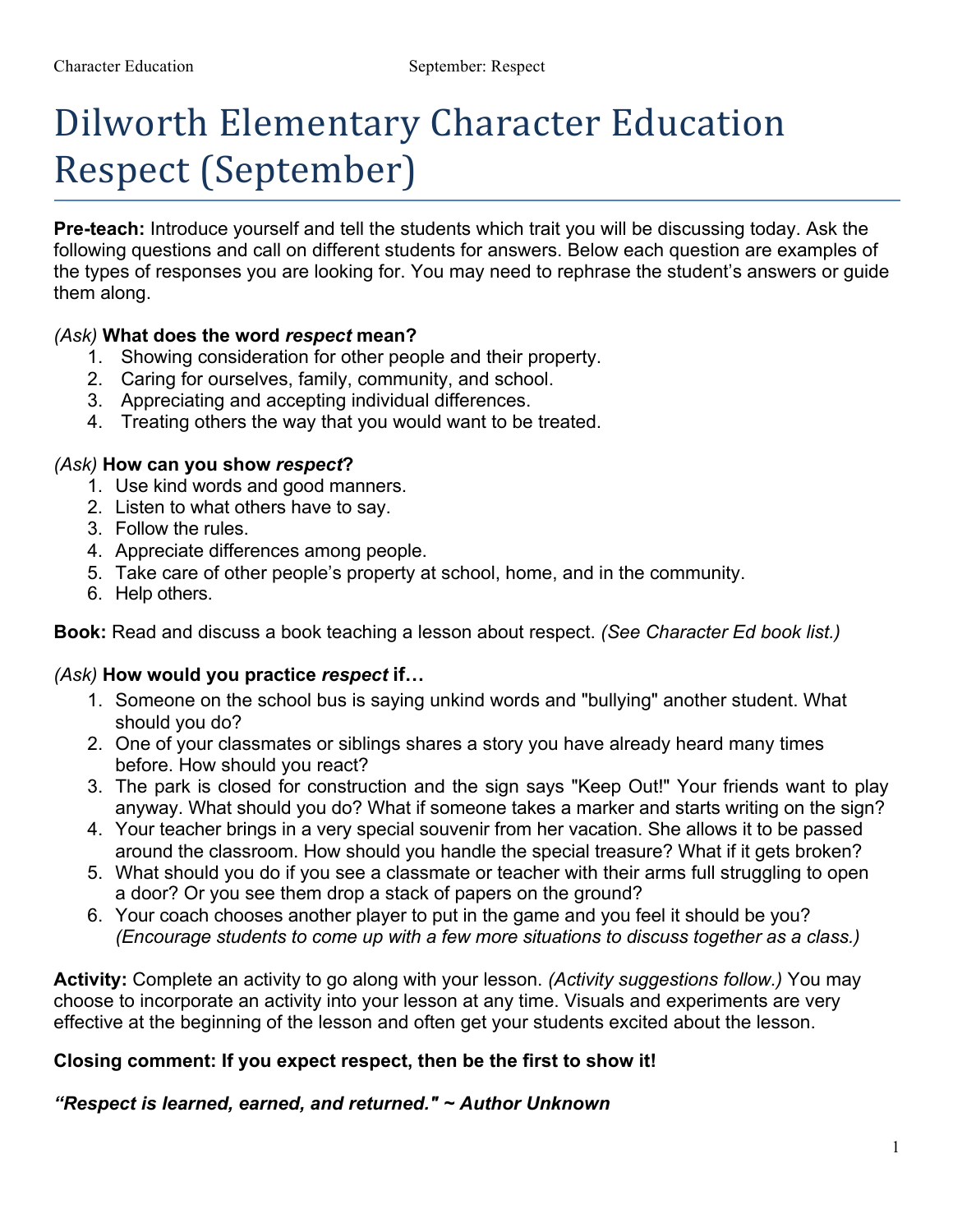## **Respect Activities**

### **Reaching Out with Respect** (Suggested for all grades) **Materials**: None

Practice firm handshakes in class with each other. Talk about how offering your hand and looking a person in the eye is a way to show respect. Discuss other ways our hands can show respect, such as applause, reaching out to help someone, putting our hand over our heart during the Pledge of Allegiance, handling delicate things with care, keeping our hands to ourselves, and cleaning up. Have students trace around their right hand on a piece of paper. On each finger have them write a way to show respect for others. Encourage students to share some of the statements they have written. If possible, display the hands in the room or hallway.

**It's Not Easy Being Green** (Suggested for grades K–1) – **All Dilworth K Classes**  Materials: Song or video of Kermit the Frog singing "It's Not Easy Being Green"

Play the song or video for the students. Discuss what it means to be different and how it feels. For example: Are you short or tall? Do you or someone you know have a physical disability? How might people from other countries and those who speak a different language feel? Ask how students can demonstrate respect to those different from them. (*Character Education,* Graham and McKoy)

## **Simon Says: "Who Are You?"** (Suggested for grades K–2) – **All Dilworth 1st Grade Classes Materials**: None

Students play a variation of Simon Says that highlight their similarities and differences. The objective is to teach respect and tolerance for each other. Tell them to watch carefully as they play the game because not everyone will have the same answers. Let them know that at the end, each student must tell one new thing they learned about a classmate. Begin the game like this:

Simon Says: "Everyone with brown eyes, stand up."

Simon Says: "Everyone who has a cat, put your right hand up."

Simon Says: "Everyone whose favorite sport is basketball, stand on one foot."

Simon Says: "Everyone who speaks more than one language, jump up and down."

Simon Says: "If you like to eat spinach, nod your head," and so on.

At the end of the game have students sit in a circle. Ask each student to share something new they learned about another student. (*www.education-world.com)*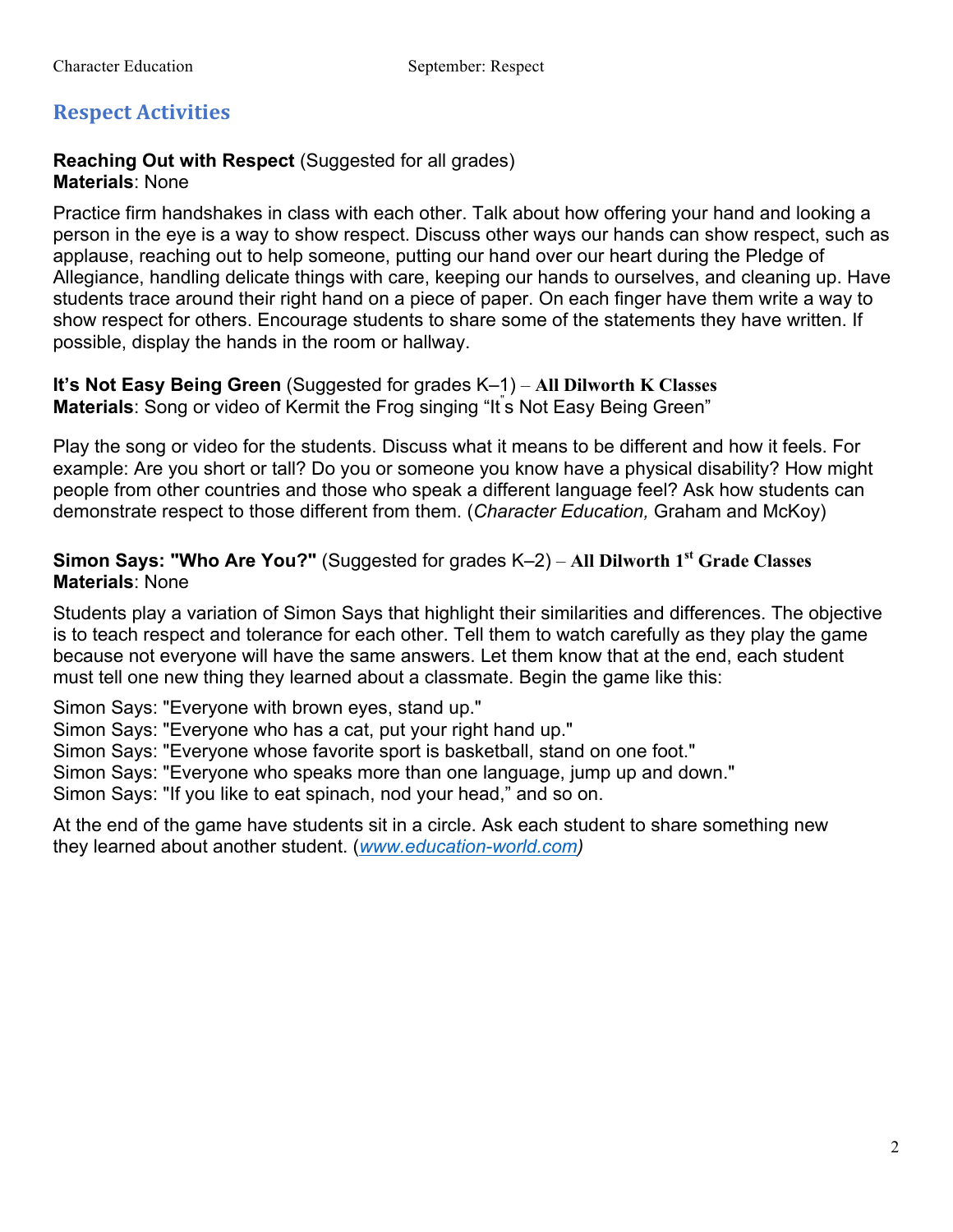# **Respect Activities (continued)**

**Sweet Respect** (Suggested for all grades) – **All Dilworth 2nd Grade Classes Materials**: bowl of water, pepper, sugar, and a bar of soap

Begin by sprinkling pepper liberally on the water. Tell the students that the pepper represents the people around them—classmates, teachers, friends, and family. Discuss that how we get along with others is largely determined by how we treat and speak to them. Our words can be powerful tools, either for good or bad, and it's important to learn positive and respectful ways of speaking to others.

Take the bar of soap and tell the students it represents unkind and hurtful language. *(Touch the bar of soap to the center of the water. The soap will repel the pepper and cause it to be dispersed to the side of the bowl.)* Tell students that when we speak unkindly to others, they will not want to be around us, and they will scatter just like the pepper.

Take a teaspoon of sugar and pour it in the center of the water. Compare the sugar to the sweetness of kind and respectful words. *(The pepper will be drawn to the sugar.)* Tell the students that being respectful towards other people usually causes them to be drawn to us and want to be our friend. *(10-Minute Life Lesson, Jaime Miller)*

**Race for Respect** (Suggested for grades 2–5) – **All Dilworth 3rd Grade Classes** 

## **Materials**: None

Divide the class into two groups. Assign Group 1 "Respect at Home" and Group 2 "Respect at School." Allow 5 minutes for each group to come up with as many ways as possible to show respect at their assigned place. When time is up have each group read their list to the class. The group with the most respectful actions wins!

**Heart-ful Respect** (Suggested for grades 2–5) – **All Dilworth 4th Grade Classes Materials**: Hammer, nail, block of wood (or a piece of paper and a sharp pencil)

Begin by striking the nail into the wood with the hammer (or ask a child to hold the paper in two hands away from them, and carefully but quickly poke the pencil through the paper).

Explain to the students that this is what it feels like in a person's heart when they are teased, (hit the nail/poke the paper again) put-down, (hit the nail/make another hole) excluded, the victim of gossip or a cruel email, etc.

Next, remove the nail/pencil and say, "Even after ' I'm sorry' is said, (show students the hole left by the nail) a hole is left in that person's heart. Don't be the kind of person that hurts the hearts of others. Treat *everyone* with kindness and respect."

Discuss how including and accepting others prevents these hurtful holes.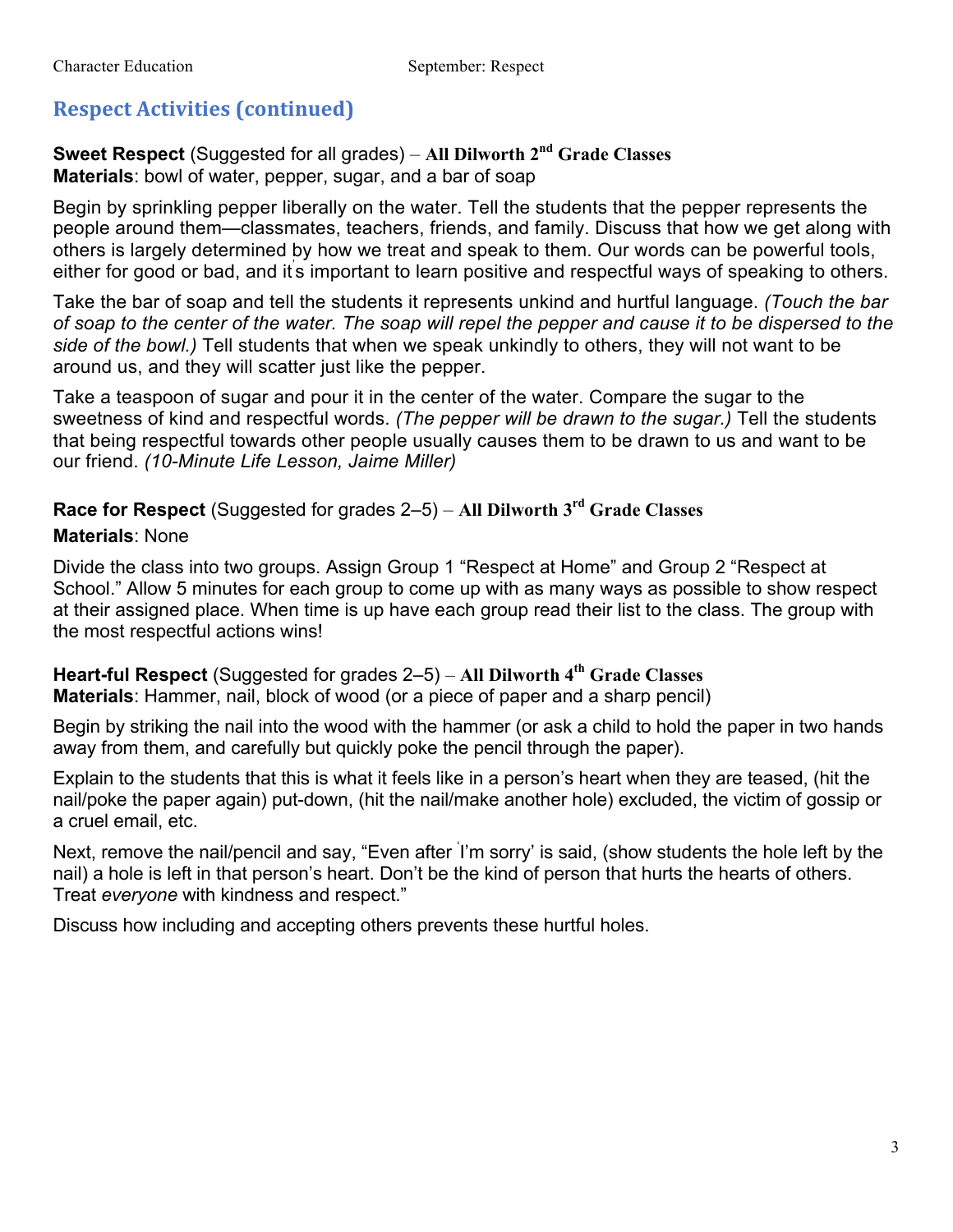## **Respect Activities (continued)**

## **Out Of My Mouth** (Suggested for all grades) – **All Dilworth 5th Grade Classes Materials**: You will need a tube of toothpaste and a paper plate

The theme of this activity is to watch what you say because you can't take it back. Select a volunteer to come up to the front and ask them to squeeze all of the toothpaste out of the tube onto the plate. Ask another volunteer to come up front.

Once your volunteer is in place, ask them to carefully put all of the toothpaste back into the tube. Soon they will give up and respond that it is impossible. Explain to the class that getting the toothpaste out was much easier that putting it back in. Our words can be just like that. Once they come out of our mouths, we can't put them back in. This is why we should always take care to use kind words and speak respectfully to others. Thoughtless, mean, and angry words really hurt.

Remember**:** The toothpaste was caught on a plate so it would not make a mess. Unkind words can't be caught this way, and what we say can make a big mess. Always take care to use kind and respectful words. (*Object Talks for Any Day,* Kokmeyer

**Discussion questions about respect:** (Ask students to discuss without names or blaming.)

- 1. Do you ever notice disrespect between people here at school? Do you know of any disrespectful behavior? Describe it. How do you feel about it?
- 2. What do you like most about the way people treat each other here at school? Does it have anything to do with respect?
- 3. What is a bully? Is bullying an act of disrespect? In what way? Can someone be a bully without meaning to be? How?
- 4. How can treating people with respect prevent disagreements?
- 5. When you are with a group of kids, what things might other kids do or say that make you feel good? What actions make you feel bad? How does treating people with respect affect your friendships?
- 6. What could you do if you noticed someone treating another with a lack of respect?

## **Additional Respect Activities**

### **Pieces of the Puzzle** (Suggested for grades K–1)

**Materials**: Crayons, poster board cut into one jigsaw puzzle shape per student. (If you want to put the puzzle back together at the end, you may want to number each piece and bring tape.)

- (1) Pass a puzzle piece to each student and ask them to write their name in black and color it any way they like. Meanwhile, ask: Have you ever put together a big puzzle? Did you notice that each small piece fits together perfectly to make a whole picture? Have you ever lost a puzzle piece? What would happen to the picture if one piece was missing?
- (2) Then ask the students to look at their small, decorated puzzle piece. What do they notice about that piece? Look at their neighbor's puzzle piece. Are they shaped the same? Different? What about the colors of the pieces? Are they similar?
- (3) Ask several students to share something about themselves—their favorite activity, favorite sports team, their favorite color, etc. Then ask the class: Did you all give the same answer? Would it be interesting if you had? Or does each of us fit into the puzzle uniquely and make it complete? How can we respect differences and celebrate how we are all different? (Adapted from *http://www.character.org/lessons/lesson-plans/elementary/sappington-elementary-school/*)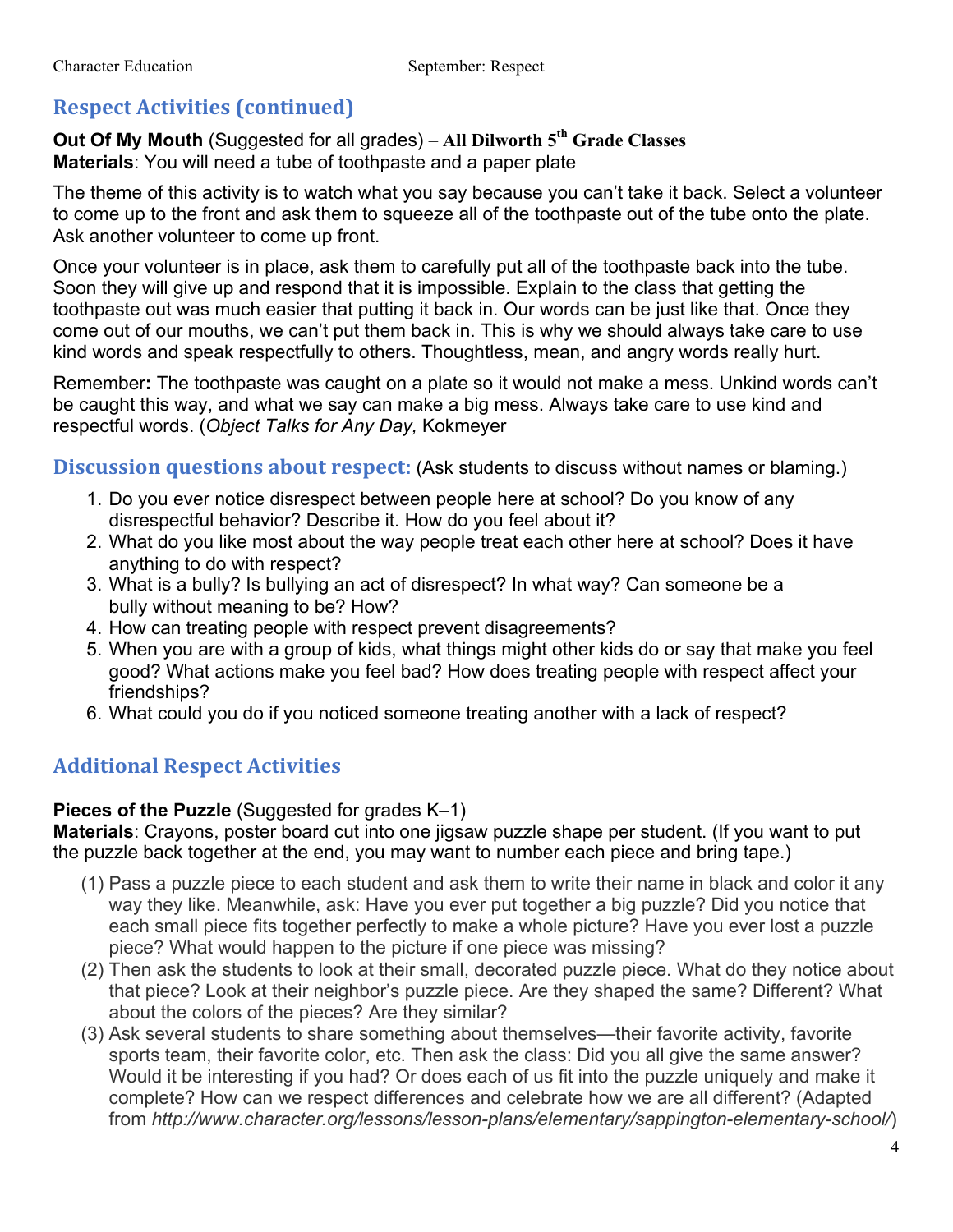# **Additional Respect Activities (continued)**

## **The Respect Card** (Suggested for grades 1–2)

**Materials:** Blank paper and 2 copies of cut-apart Respect Situation Cards, p. 76, from the large blue *Character Education: Ideas and Activities for Children* book, available in the Character Ed cabinet.

Pass out one "respect" card to each student. Ask them to write down (a) a disrespectful way they might react or behave in their given situation, then (b) how to most respectfully react instead. Ask them to consider how their respectful reaction might change the way those around them feel.

## **Role Play** (Suggested for grades 2–5) **Materials**: None

Divide the students into groups of 3–5 and ask each group to develop a short skit about *respect*. Each skit should show a student responding to a situation in a respectful manner. Have each group present their skit to the class. You may use the example here, one of your own, or have the children make up their own situation.

Four good friends are planning to spend a day at an amusement park. Two of them want to invite another student who's new in school. The other two don't want to include this person because he/she is different in some way (a different race, from another country, not interested in the same things they are, etc.). Allow the "new kid" to talk about how this made them feel. After the role play discuss respect and lack of respect in the skit.

Ask the students to consider how they might behave differently and how that could positively impact the new student. Have four others act out the role play, changing the situation to show respect.

## **Respect-full Messages** (Suggested for grades 2–5)

## **Materials:** Paper and markers or crayons

Break the class into small groups. Choose one activity:

- (1) Ask each group to design a *bumper sticker* about respect. Include on the bumper sticker: the word *respect*, a motto or slogan for why you should use it, and three words that describe it. Or:
- (2) Ask students to write a *short public service announcement* or commercial about respect. Ask them how they would "sell" respect in a fun or attention-getting way so others will want to start using it. For example, they might note what positive world impact we could have if more people showed respect to one another. (Adapted from *www.micheleborba.com/Pages/BMI05.htm*)